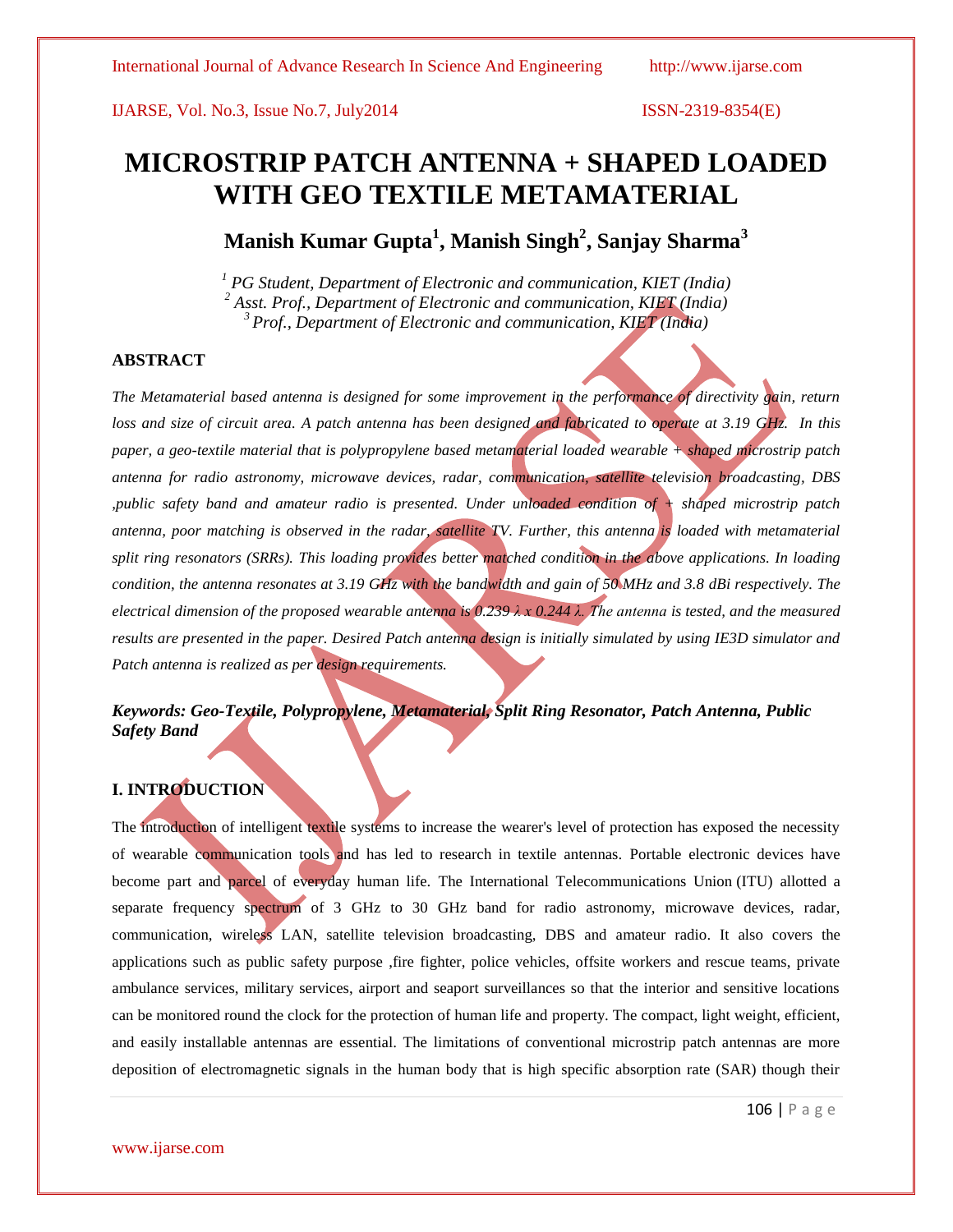physical size is large. Secondly, due to size it is difficult to integrate and make them hidden inside the clothing of wearer [3-9]. Hence, a wearable antenna that is the textile based antenna is one of the better alternatives for such type of applications. The wearable antenna should be light weight, flexible, compact, hidden and should be easily integrated within the clothing and it should not affect the health of wearer.

In practice, different natural as well as synthetic textile materials such as nylon, cotton, Jean, polyester, Teflon, Nomex, liquid crystal polymer (LCP), fleece fabric etc. are used as a substrate to manufacture the wearable antennas for industrial scientific and medical (ISM) band applications [3- 9]. In the literature, different wearable antennas are fabricated on various textile substrates for body centric communication systems are reported that covers Wi-Fi, Wi-Max, WLAN, HYPER LAN, Body Area Networks (BAN), Bluetooth applications. Hall P. S. and Hao Y. presented a study on the necessity of wearable antennas for personal area networks (PAN), S. Sankaralingam and B. Gupta presented development of textile antennas for body wearable applications and investigation on their performance under bent conditions [3].Recently, the authors reported a metamaterial embedded wearable rectangular microstrip patch antenna for IEEE 802.11a WLAN applications [4]. C. Hertleer *et al.* presented ISM band microstrip patch antenna on flexible pad foam substrate for protective clothing of fire fighter [5].

Metamaterial inclusions are directly used as loading element for size reduction, enhancement of gain, bandwidth, directivity and efficiency of microstrip patch antennas. In the literature, different metamaterial loaded microstrip patch antennas are reported [2], [4], [11-18]. These inclusions match the impedance at frequency which is lower than the initial resonant frequency of the unloaded microstrip patch antenna. Under loading condition, the microstrip patch antenna produces sub-wavelength resonances due to modifications of the resonant modes. In 1968, Veselago theoretically predicted that metamaterial possesses negative values of magnetic permeability (*μ*) and electric permittivity (*ε*) [19]. Some metamaterial structure consists of SRRs to produce negative permeability and thin wire elements to generate negative permittivity [11-23]. Authors have reported the effect of mutual inductance on the resonant frequency, bandwidth, gain, and size of metamaterial loaded electrically small microstrip patch antenna when the loading distance between the metamaterial element and the antenna gets varied [14]. This concept is used by the authors to design the polypropylene based metamaterial loaded + shaped microstrip patch antenna for various applications.

The polypropylene is a non-woven type of geo-textile which is used as a substrate because of its features such as light weight, the polypropylene sheets are available in different thickness which avoids the processes like sewing to obtain the substrate of desired thickness. The objective of this paper is to design and test the metamaterial loaded polypropylene based wearable antenna. In this antenna,  $a + shape$ d microstrip patch is loaded with four metamaterial square SRRs of equal dimensions by placing them around the patch. The proposed antenna is designed, tested, and the measured results are presented in the paper. An equivalent circuit model of the  $+$  shaped microstrip patch antenna under loading condition is also prepared and analyzed in this paper.

The paper is organized into following sections. In Section II, the geometrical sketch and design of the proposed wearable antenna is presented. Section III presents the results of + shaped microstrip patch antenna under unloaded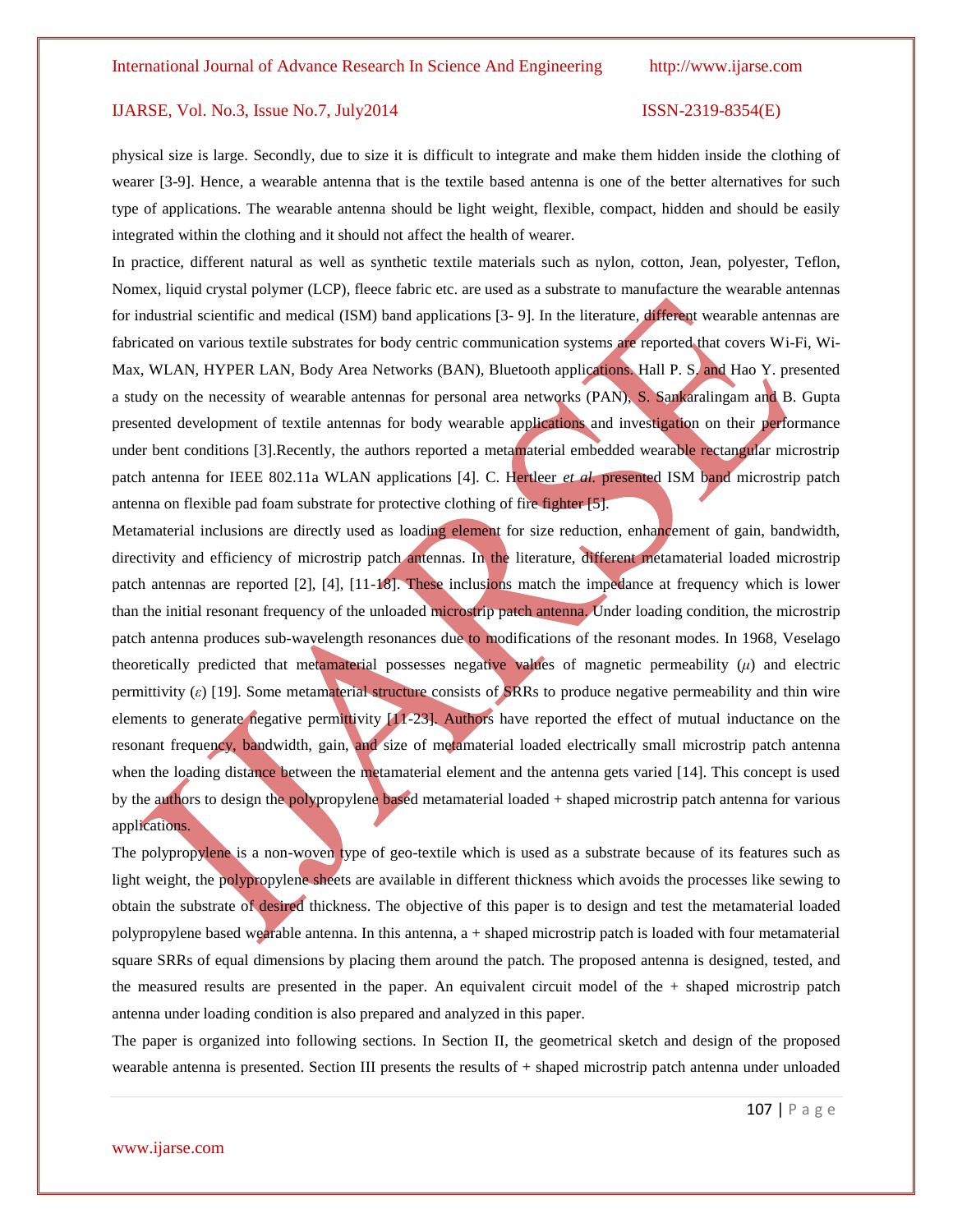and loaded conditions. The metamaterial characteristics of the square SRR are also studied and presented in this section. In Section IV, the equivalent circuit analysis of the designed antenna is presented. The paper is concluded in Section V.

# **II. ANTENNA DESIGN**

Fig.1 (a) and (b) shows the top view and bottom view of geometrical structure of metamaterial loaded wearable + shaped microstrip patch antenna designed on the geotextile polypropylene substrate respectively.



# **Fig.1.Geometrical sketch of metamaterial loaded wearable + shaped microstrip patch antenna on geotextile polypropylene substrate**

108 | P a g e The antenna consists of two rectangular microstrips which are overlapped on each other to form  $a + shape$ microstrip patch. The purpose to select the + shape is to increase the resonant length of the antenna so as to reduce the size of antenna and to accommodate the metamaterial SRRs to achieve the further size reduction. The dimensions of the + shaped microstrip patch are; length of horizontal and vertical microstrips  $L_h = 22.5$  mm and  $L_v =$ 23 mm respectively. The width of both micostrips is  $W_r = 3$  mm. The geometrical dimensions of a square SSR are; length of outer split ring is  $L_s = 9$  mm, gap at the split of both rings (g), width of the rings (w) are set to;  $g = w = 1$ mm, and separation between the inner and outer split rings (s) is 0.5 mm. The electrical size of the square SRR is 0.239  $\lambda \times 0.244$   $\lambda$  ( $\lambda$  is the free space wavelength at resonance frequency of square SRR 8.45 GHz). The + shaped microstrip patch antenna is loaded with such a four square SRRs that are placed at the distances  $g_1 = 1$  mm,  $g_2 = 0.75$ mm,  $g_3 = 4.5$  mm, and  $g_4 = 0.6$  mm to obtain the resonance frequency of public safety band. The aspect ratio of horizontal rectangular microstrip that is length  $(L<sub>h</sub>)$  to width  $(W<sub>r</sub>)$  is fixed to 7.5 similarly, the ratio of the gaps between upper square SRRs (g3) to (g4) is also set to 7.5. The ratio of the gaps of lower square SRRs (g<sub>1</sub>) to (g<sub>2</sub>) is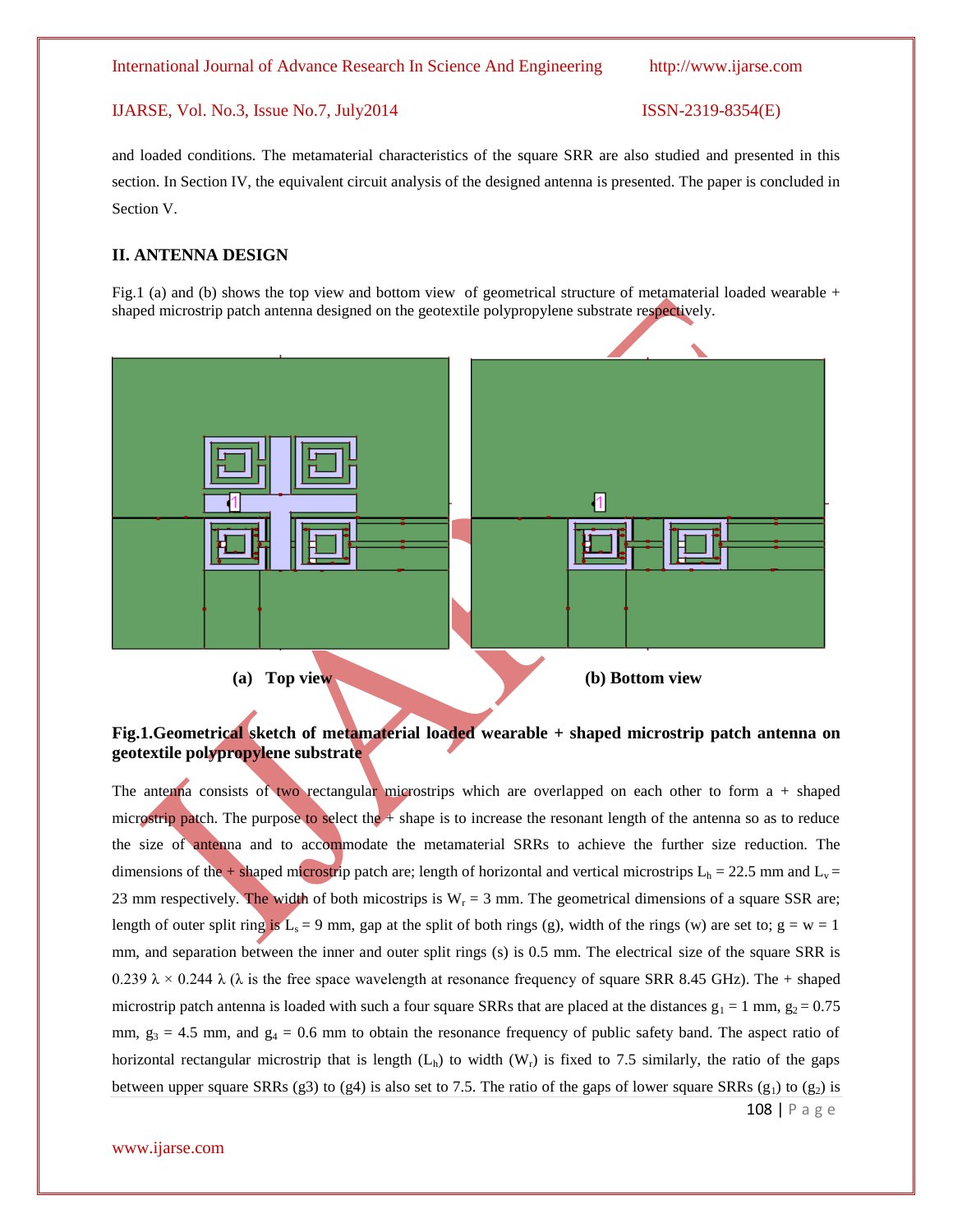set to 1.33. The length of vertical rectangular microstrip  $(L_v)$  is fixed to 1.33 times the aspect ratio of horizontal microstrip. According to the designed dimensions and shapes the radiating patch, square SRR, and ground plane of the antenna are cut from the self adhesive copper tape of thickness 0.1 mm and tightly adhered on the polypropylene substrate. The size of this antenna at resonance frequency 3.19 GHz is 0.239  $\lambda \times 0.244$   $\lambda$ . The finely cut microstrip patch and the SRRs are tightly adhered on the polypropylene substrate. This antenna is designed and simulated on polypropylene (PR 30) substrate of thickness h = 1.9 mm and dielectric constant  $\varepsilon_r = 2.2$  supplied by TECHFAB India, Mumbai, India. The antenna is co-axially fed at *x* = -7.2 mm and *y* = 0 mm. Method of moment based IE3D electromagnetic simulator is used to simulate this antenna.

### **III. RESULTS & DISCUSSION**

Fig. 2 shows the reflection  $(S_{11})$  and transmission  $(S_{21})$  coefficient characteristics of the square SRR that resonates at 8.48 GHz. The effective medium theory is used to verify the permeability  $(\mu_r)$  and permittivity  $(\varepsilon_r)$  from the reflection and transmission coefficients (S-parameters).The Nicolson-Ross-Weir (NRW) approach is used to obtain the effective medium parameters. The expressions of equations  $(1)$  and  $(2)$  are used to determine these effective parameters.



**Fig.2. Reflection (S11) and Transmission (S21) coefficient characteristics of square SRR Fig. 3. Relative permeability (μr) characteristics of the square SRR**

The metamaterial characteristics of the SRR are verified using the *S*-parameters obtained from IE3D electromagnetic simulator and MATLAB code with mathematical equations (1) and (2) [13- 18],[21-23].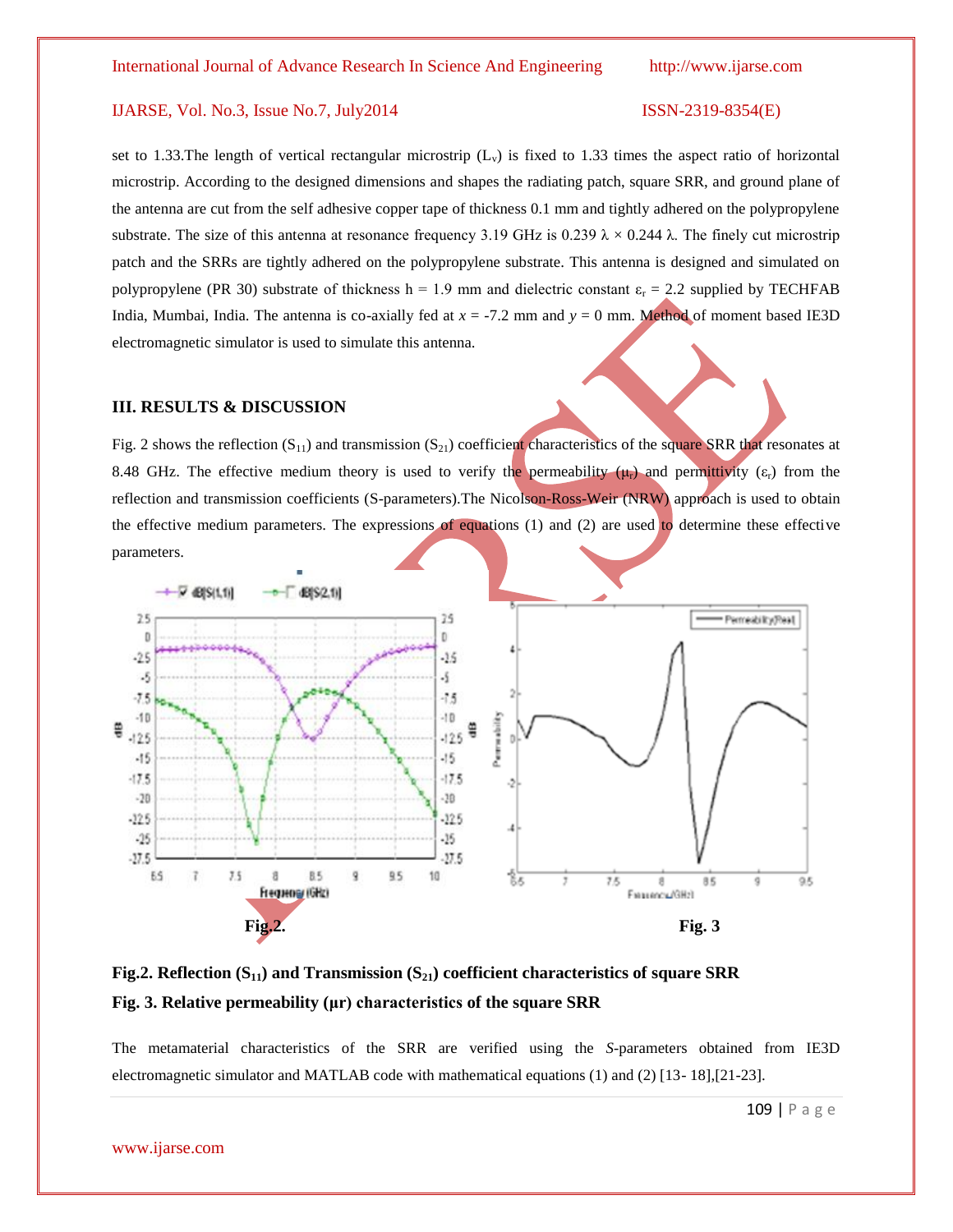International Journal of Advance Research In Science And Engineering http://www.ijarse.com

IJARSE, Vol. No.3, Issue No.7, July2014 ISSN-2319-8354(E)

$$
\mu_r = \frac{2}{jk_0 h} \frac{1 - V_2}{1 + V_2} \tag{1}
$$

$$
\varepsilon_{\rm r} = \frac{2}{\text{jk}_0 \text{h}} \frac{1 - V_1}{1 + V_1} \tag{2}
$$

where  $k_0$  is wave number, *h* is substrate thickness;  $V_1$  and  $V_2$  are composite terms to represent addition and subtraction of *S*-parameters. The factor  $k_0h = 0.336$  which is <<1 [21-22]. The values of  $V_1$  and  $V_2$  are calculated using equations (3) and (4) [13- 18], [21-23].

$$
V_{1} = S_{21} + S_{11}
$$
\n
$$
V_{2} = S_{21} - S_{11}
$$
\n(3)

From Fig. 2 good matching is observed near the resonant frequency of SRR that is at 8.48 GHz in the range of 8.35 GHz to 8.7 GHz. Fig. 3 depicts the relative permeability  $(\mu_r)$  characteristics of the SRR which indicates that the SRR structure is single negative that is mu negative (MNG) metamaterial. The value of permeability  $(\mu_r)$  is negative in the frequency range of 8.35 GHz to 8.7 GHz. Such four square shaped SRRs are used to load the T-shaped microstrip patch as shown in Fig.1

Fig 4 shows the simulated return loss  $(S_{11})$  characteristics of the metamaterial loaded polypropylene based wearable microstrip patch antenna. This antenna resonates at 3.19 GHz (in the frequency band of 3.16 GHz to 3.22 GHz) with the bandwidth and gain of 400 MHz and 3.85 dBi respectively. Numerical calculations of the Return loss is performed using the method of moments (mom) based electromagnetic solver IE3D commercial software. From the obtained curve, return loss value is -24.7259 dB.This antenna will find its applications in different public safety band applications.





**Fig.4 Simulated return loss (S11) characteristics of loaded wearable + Fig.5 Radiation Pattern shaped microstrip patch antenna on polypropylene substrate**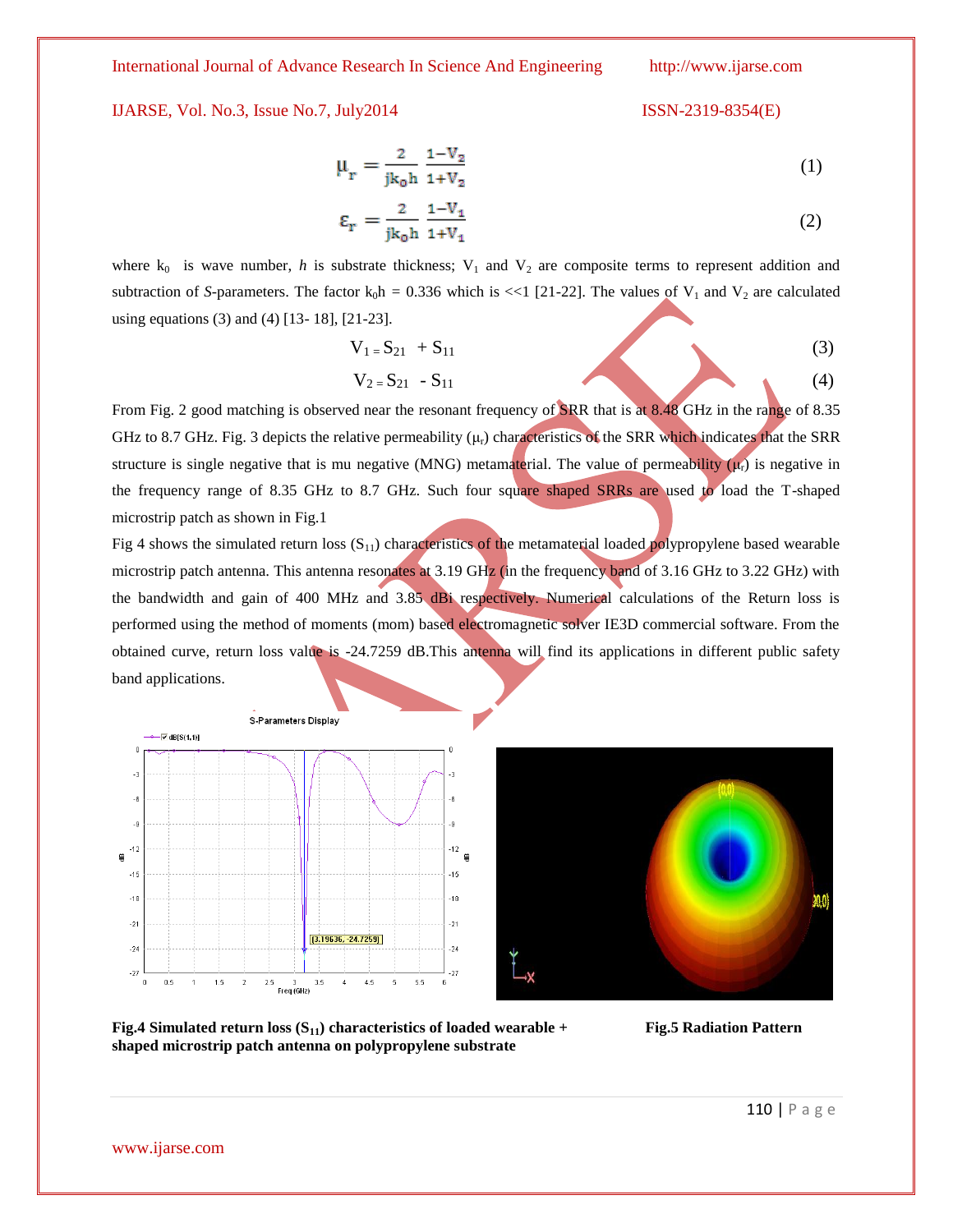The far-field radiation patterns of the designed microstrip patch antenna at 3.19 GHz, are shown in the fig.5. Nearly dipole-like radiation patterns in the *xz* plane and omni-directional radiation patterns in the *yz* plane are obtained at these frequencies.

Fig. 6 (a) and (b) shows the gains in the maximum directions of required frequency point i.e. 3.19 GHz. The antenna gain has a peak value of 3.8 dBi (0,90)at 3.19 GHz,2.3 dBi (0,0) at 3.19GHz, and -62.1 dBi (90,0)at 3.19 GHz, respectively. There should be a maximum power transfer between the transmitter and the antenna for the antenna to perform efficiently. This happens only when the impedance  $Z_{in}$  is matched to the transmitter impedance,  $Z_{s}$ . In the process of achieving this particular configuration for an antenna to perform efficiently there is always a reflection of the power which leads to the standing waves, which is characterized by the Voltage Standing Wave Ratio (VSWR). Fig 7 shows the VSWR vs frequency curve .the value of VSWR for this antenna is 1.156 at 3.19 GHz.



111 | P a g e

www.ijarse.com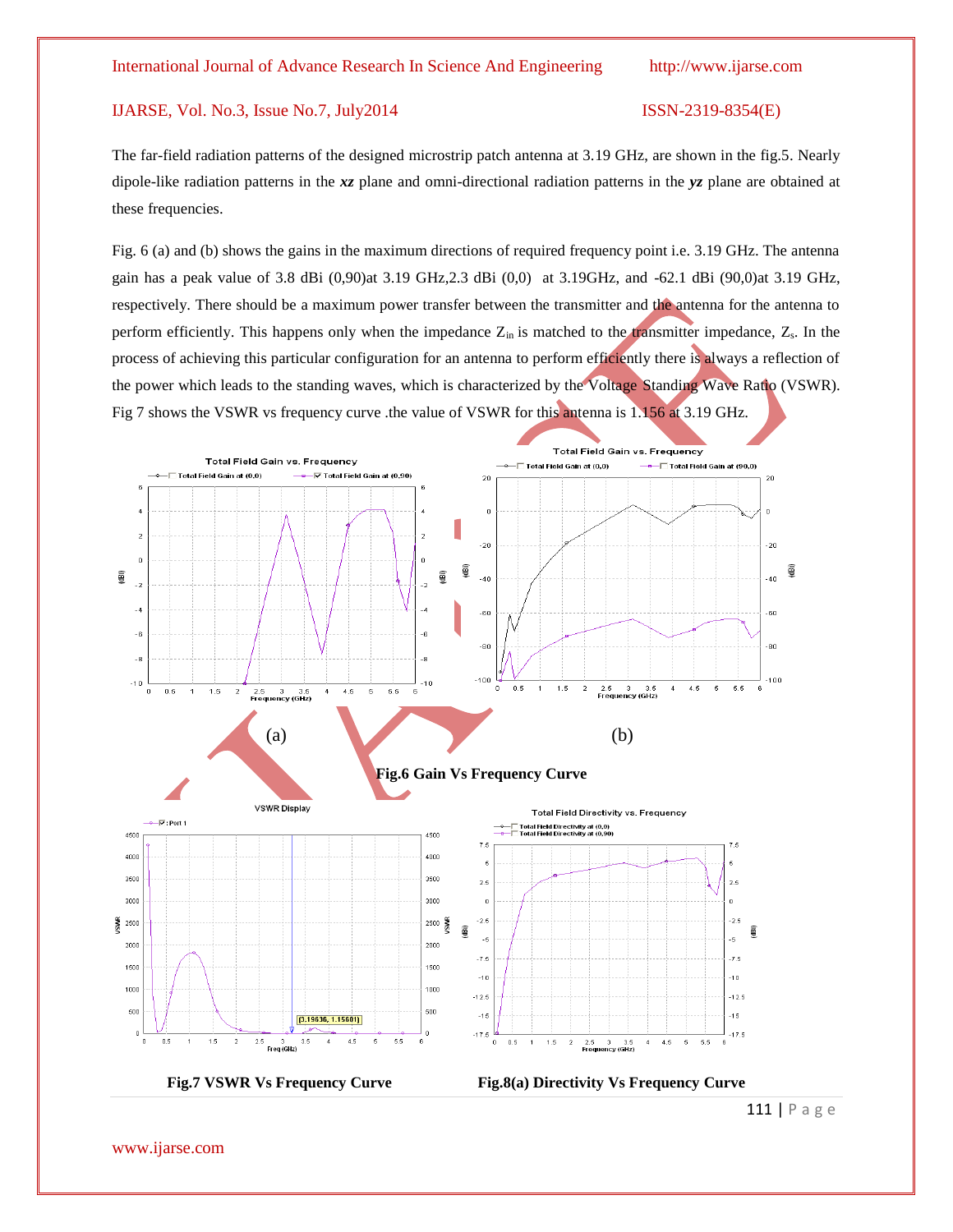



**Fig.8 (B) Directivity Vs Frequency Curve**

**Fig 8 (a) and (b) shows the directivity curve of the proposed antenna against frequency. The directivity value is 4.9 dBi (0,90) at 3.19 GHz,3.3 dBi (0,0) at 3.19 GHz and -63 dBi (90,0) at 3.19 GHz.**

The directive gain of an antenna system towards a given direction  $(\theta, \phi)$  is the radiation intensity normalized by the corresponding isotropic intensity. The directive gain measures the ability of the antenna to direct its power towards a given direction. The maximum value of the directive gain,  $D_{\text{max}}$ , is called the directivity of the antenna and will be realized towards some particular direction, say  $(\theta_o, \phi_o)$ .

# **IV. EQUIVALENT CIRCUIT ANALYSIS & THEORETICAL DISCUSSION**



**Fig. 9 Equivalent circuit diagram of metamaterial loaded wearable + shaped microstrip patch antenna on polypropylene substrate**

www.ijarse.com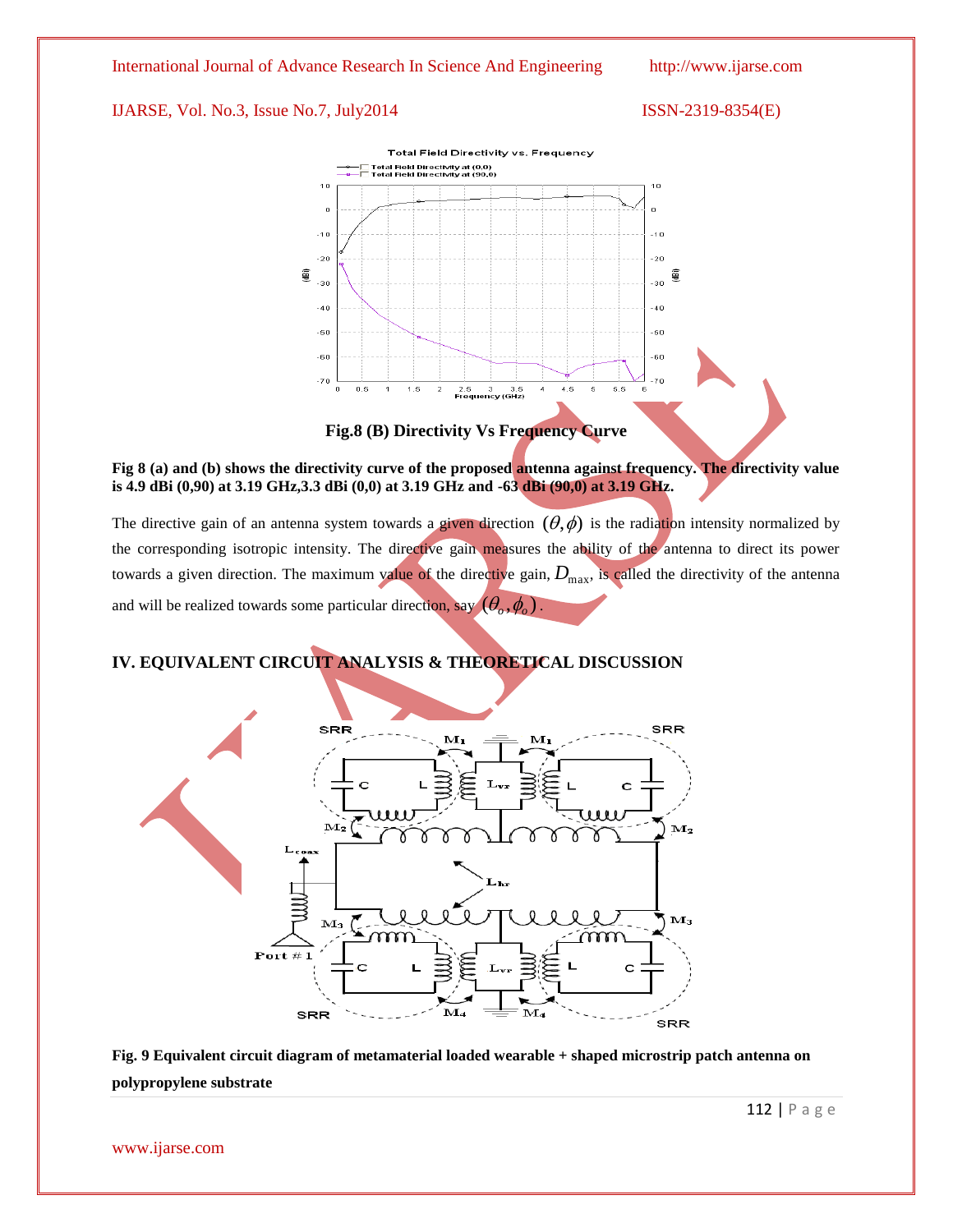### International Journal of Advance Research In Science And Engineering http://www.ijarse.com

# IJARSE, Vol. No.3, Issue No.7, July2014 ISSN-2319-8354(E)

Fig. 9 shows the equivalent circuit diagram of metamaterial square SRR loaded polypropylene based wearable Tshaped microstrip patch antenna. Basically, SRR is a *LC* resonant circuit where *L* and *C* are the equivalent inductance and capacitance respectively. *Lcoax* represents the probe inductance.

The inductance  $(L)$  of the square SRR is calculated using equation  $(5)$  [14], [16-18], [23-24].

$$
L = \frac{\mu_0}{2} \frac{L_{\text{sayg}}}{4} 4.86 [\ln \left( \frac{0.98}{\rho} \right) + 1.84 \rho] \tag{5}
$$

Where  $\mu_{\rm n}$  is the permeability of free space (4 $\pi$  x 10<sup>-7</sup> H/m).

ρ is the filling ratio expressed a

$$
\rho = \frac{(N-1)(w+s)}{[L_s - (N-1)(w+s)]}
$$
(6)

L<sub>savg</sub> is the average length of square SRR and calculated as  $L_{savg} = 4[L_{\overline{s}} - (N - 1)(w + s)]$  and N is the number of split rings .The equivalent capacitance  $(C)$  that is capacitance per unit length of the square SRR is calculated using equation (7) [14], [16-18], [23]

$$
C = \epsilon_0 \frac{N-1}{2} [2L_s - (2N-1)(w + s)] \frac{K \sqrt{1 - k_1^2}}{K_s(k_1)}
$$
(7)

Where  $\varepsilon_0$  is the permittivity of free space (8.85 x 10<sup>-12</sup> F/m), K is the complete elliptic integral of first kind and k<sub>1</sub> is the arguement of integral expressed as  $k_4 = \frac{2}{w+1}$ .

By using the principles of equivalent circuit theory and mathematical equations, the calculated values of equivalent circuit elements are; inductance  $L = 30 \text{ hH}$  and capacitance  $C = 0.0119 \text{ pF}$ . Theoretically, using the values of *L* and *C* the resonant frequency of square SRR is calculated to 8.43 GHz.In loading condition, the four SRR inclusions are inductively coupled with the + shaped microstrip patch. The LC resonant circuit of the corresponding square SRR gets mutually coupled with the + shaped microstrip patch through the mutual inductance "M" which is modeled as the magnetic coupling between these two elements. Let,  $M_1$  is mutual inductance between the vertical arm of +shaped microstrip structure and upper SRR..

Consider  $M_2$  is mutual inductance between the upper SRRs and the horizontal microstrip of the + shaped patch. Let  $M_3$  is mutual inductance between the two lower SRRs and horizontal microstrip of the patch.  $M_4$  is mutual inductance between the two lower SRRs and vertical microstrip of the patch. The mutual inductance  $M_1$  to  $M_4$  are respectively calculated to 0.861 nH [ 14],[17-18] and [24].

$$
M_1 = M_2 = M_3 = M_4 = \frac{\mu_0 L_s}{2\pi} \left[ 0.467 + \frac{0.059(W_r + w)^2}{L_s^2} \right]
$$
 (8)

113 | P a g e

www.ijarse.com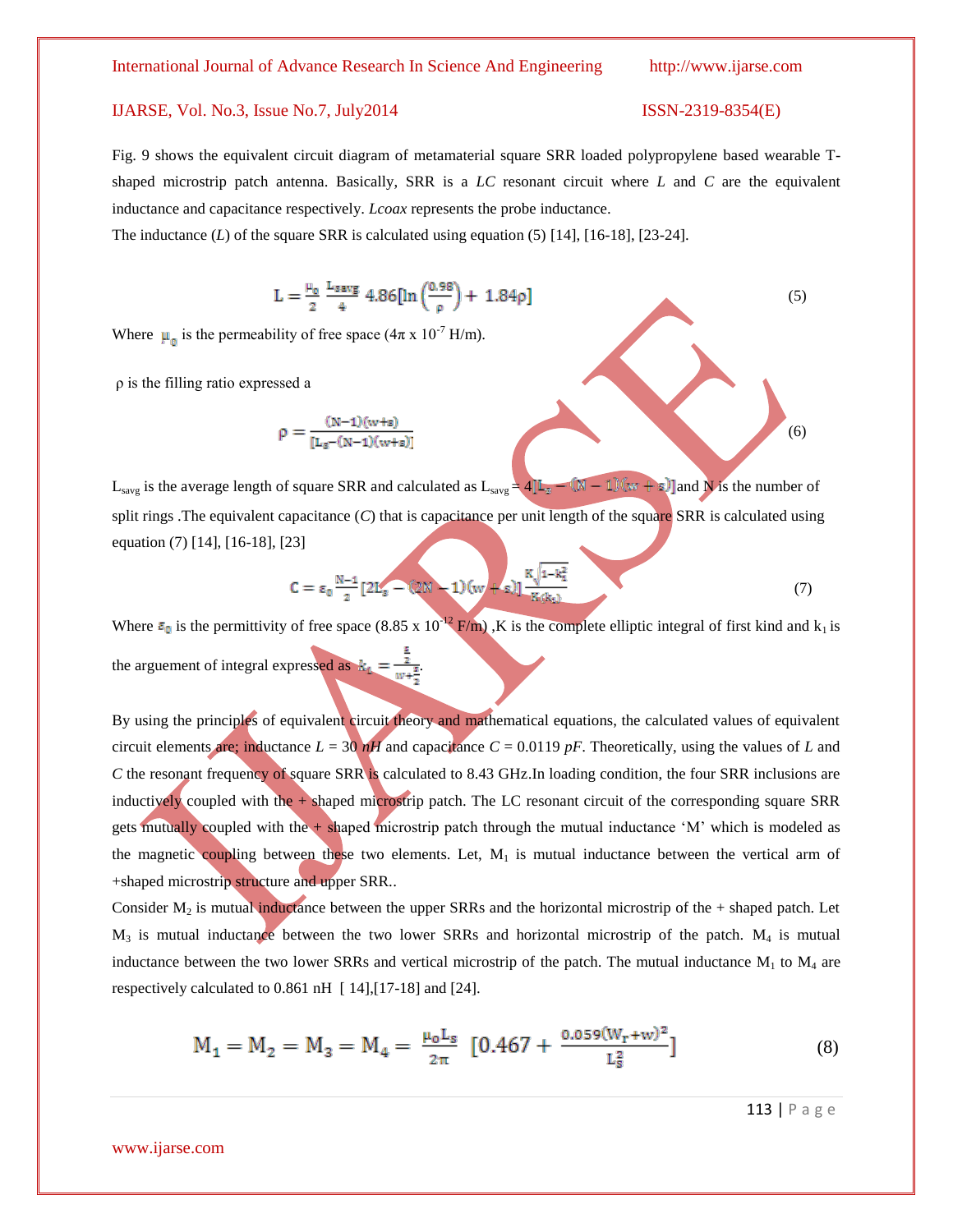The inductance of horizontal  $(L<sub>hr</sub>)$  and vertical  $(L<sub>vr</sub>)$  rectangular microstrips of the + shaped patch is calculated to 14.6 nH and 5 nH respectively [ 14],[17-18] and [24].

$$
L_{hr} = L_{vr} = \frac{\mu_0 L_r}{2\pi} \left[ \ln \left( \frac{2L_r}{W_r} \right) + 0.5 + \left( \frac{W_r}{3L_r} \right) - \left( \frac{W_r^2}{24L_r^2} \right) \right]
$$
(9)

The values of  $L_{hr}$  and  $L_{vr}$  are calculated at the lengths  $L_r = L_h = 22.5$  mm and  $L_r = L_v = 23$  mm respectively. In loading condition, the SRRs are positioned proximity to the horizontal and vertical microstrips of the + shaped patch. The microstrip patch is coaxially excited hence, due to electromagnetic induction the time varying flux induces the current on each of the square SRR used for loading the patch. Thus, the electric field is induced across the gap capacitance of the splits and mutual capacitance (capacitance per unit length) between the inner and outer splits rings of the SRRs. Ground of + shaped antenna is also loaded with same SRR structure. The inductance of rectangular microstrip patch antenna with the capacitance of SRRs and the mutual inductances forms the *LC*  resonant circuit of the loaded antenna. This capacitance compensates inductance of + shaped microstrip patch and the good matching is obtained at the lower resonant frequency 3.19 GHz. Thus, the capacitance of SRRs and the mutual inductance are sufficiently large to match with inductance of the  $+$  shaped microstrip patch. Therefore, the negative permeability SRRs acts as matching elements at the lower resonant frequency 3.19 GHz. In loading condition, the gain of antenna is enhanced because the SRRs acts as matching elements and accepts maximum power from the source for the radiation. Thus, the SRR loading reduces the resonant frequency of the proposed antenna by better impedance matching at 3.19GHz by reducing the antenna size.

### **V. CONCLUSION**

In this paper, a geo-textile material polypropylene based metamaterial SRR loaded + shaped microstrip patch wearable antenna for various applications is presented. Thus, metamaterial loading is an advantageous approach for size reduction with considerable gain and bandwidth. The SRR loading introduces the inductance, capacitance and mutual inductance to match the impedance at desired resonance frequency. The software used to model and simulate the Microstrip patch antenna is Zealand Inc"s IE3D. IE3D is an integrated full-wave electromagnetic simulation and optimization package for the analysis and design of antennas. It can be used to calculate and plot the  $S_{11}$  parameters, VSWR, directivity, gain as well as the radiation patterns. The advantages of proposed antenna are small size, inexpensive, light weight, and easy integration within the clothing.

# **ACKNOWLEDGEMENT**

I would like to express my sincere thanks to my esteemed and worthy supervisor, Mr. Manish Singh Assistant Professor, Department of Electronics and Communication Engineering, KIET Ghaziabad for his valuable guidance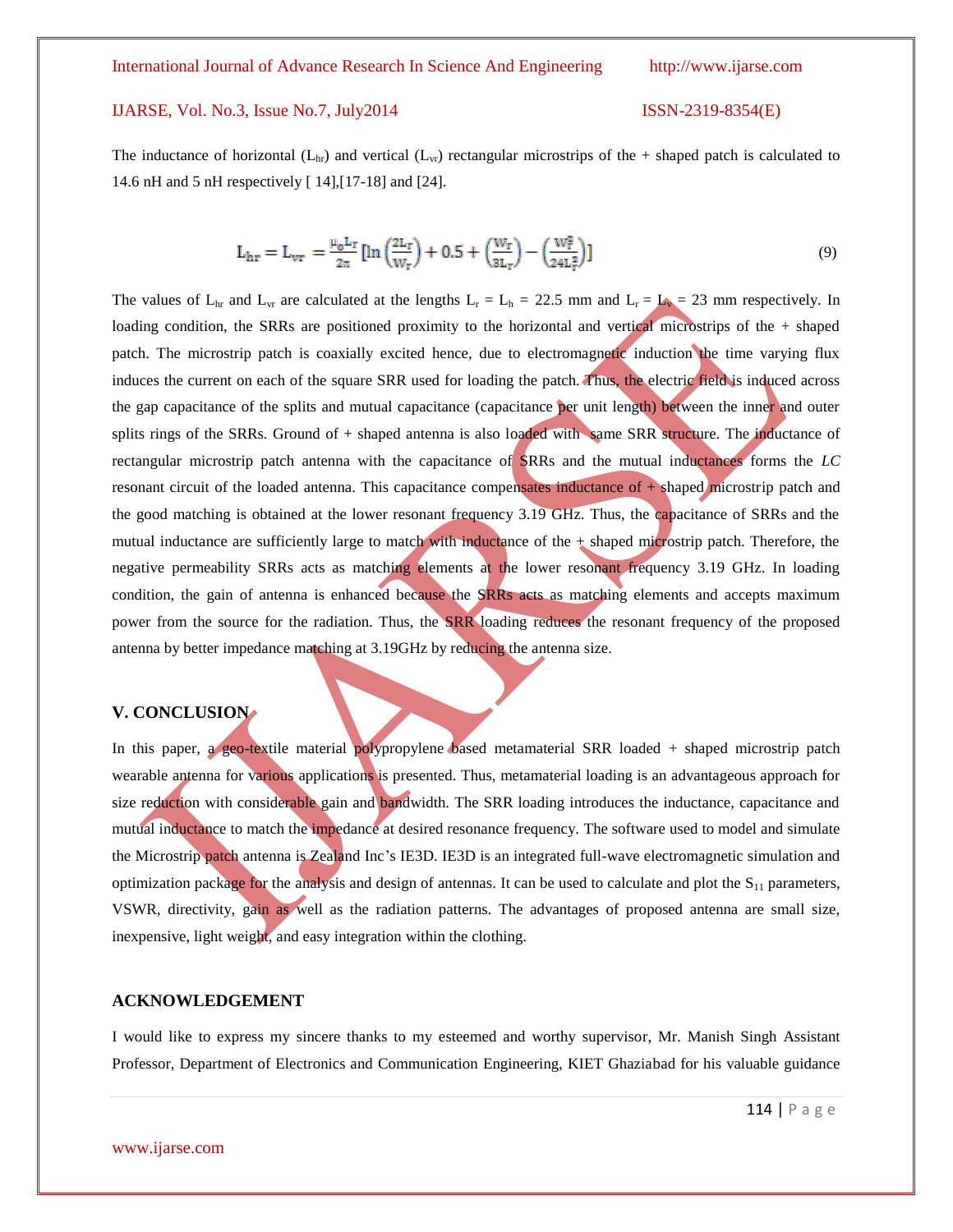in carrying out this paper. I would like to express sincere thanks to Dr. Sanjay Sharma, Head, Department of Electronics and Communication Engineering, KIET Ghaziabad, for his moral support, effective supervision and encouragement.

# **REFERENCES**

- [1] "Point-to-Point Connectivity in the 4.9 GHz public safety band," *Solutions Paper, Motorola,* pp. 1-8, 2007.
- [2] J.G. Joshi, Shyam S. Pattnaik, S. Devi, and M.R. Lohokare, "Microstrip patch antenna loaded with magnetoinductive waveguide," *Proceedings of Twelfth National Symposium on Antennas and Propagation* (APSYM 2010), Department of Electronics, Cochin University of Science and Technology (CUSAT), (Cochin, India), pp.101-105, 2010. This antenna structure has been published in the *IEEE Antennas and Propag. Magazine,*  Vol.53, No.1, pp.123-126, 2011 under "Report on APSYM'2010: National Symposium on Antennas and Propagation".
- [3] Sankaralingam, S. and B. Gupta,\A textile antenna for WLAN applications,"*Proc. of ELECTRO*, 397{400,Varanasi, India, December 2009.
- [4] J. G. Joshi, Shyam S. Pattnaik, and S. Devi, "Metamaterial embedded wearable rectangular microstrip patch antenna," *International Journal of Antennas and Propaga*, *Special issue on Wearable Antennas and Systems,*  Hindwai Publication Corporation, ID. 974315, pp.1-9, doi: 10:1155/2012/974315, 2012.
- [5] C. Hertleer, H. Rogier*,* L. Vallozzi, and L.Van Langenhove,"A textile antenna for off-body communication integrated into protective clothing for firefighters," *IEEE Trans. Antennas and Propag;* Vol.57, No.4, pp. 919- 925, 2009.
- [6] S.H. Choi, T.J. Jung, and S. Lim, "Flexible antenna based on compact right/left-handed transmission line," *Electronic Letters*, Vol. 46, No.17, pp.1181-1182, 2010.
- [7] A. Tronquo, H. Rogier, C Hertleer, and L. V. Langenhove, "Robust planar textile antenna for wireless body LANs operating in 2.45 GHz ISM band," *Electronic Letters,* Vol. 42, No.3, 2006.
- [8] S. Sankaralingam, and B. Gupta*,* "Development of textile antennas for body wearable applications and investigations on their performance under bent conditions," *Progress In Electromagnetics Research B,* Vol. 22, pp.53-71, 2010.
- [9] Salonen, P; and Y. Rahmat-Samii, "Textile antennas: Effects of antenna bending on input matching and impedance bandwidth," *IEEE Aerospace and Electronic Systems Magazine*, Vol. 22, No.3, pp. 10-14, 2007.
- [10] Jiunn-Nan Hwang, and Fu-Chiarng Chen, "Study of SAR reduction with split ring resonators," *Proceedings of International Symposium on IEEE Antennas and Propagation Society*, Washington DC, USA, Vol.2B, pp.780- 783, 2005.
- [11] P. Y. Chen, and A. Alu, "Dual-band miniaturized elliptical patch antenna with *μ*–negative metamaterials," *IEEE Antennas and Propag. Letters,* Vol. 9, pp. 351-354, 2010.